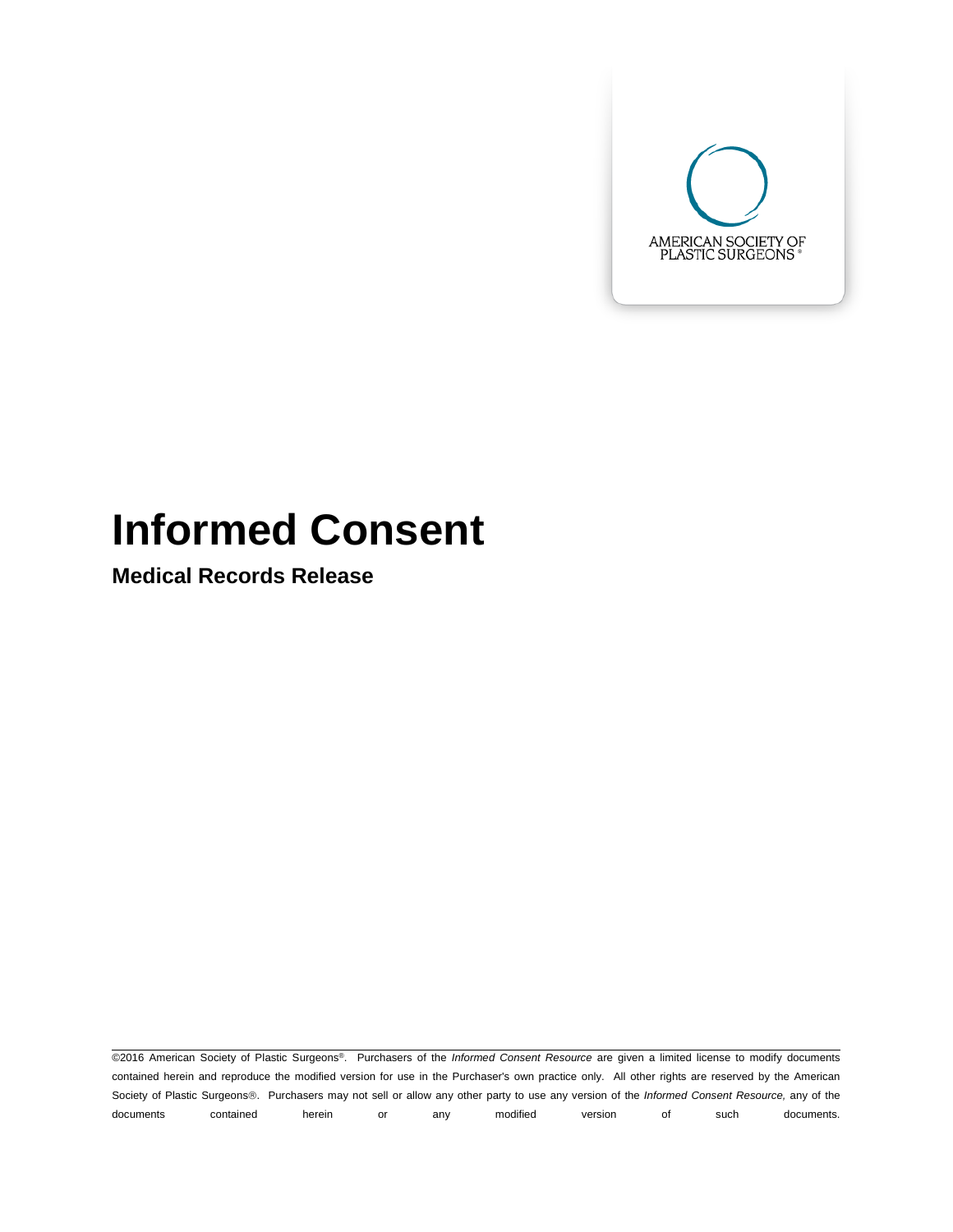

## **AUTHORIZATION FOR RELEASE OF MEDICAL RECORDS/PROTECTED HEALTH INFORMATION**

**This document must be signed by the patient or person authorized by law.**

|  | Zip Code: __________ |  |
|--|----------------------|--|
|  |                      |  |
|  |                      |  |
|  |                      |  |

*Transmission by facsimile or electronic means authorized to expedite transfer of records*.

I, the conduction of the records identified the records identified to release the records identified on Exhibit A to this Authorization for Release of Protected Health Information. I agree to be responsible for all photocopying charges associated with the reproduction of such records.

This Authorization for Release of Protected Health Information applies only to the release of the records

identified on Exhibit A. Such records should be released to

[name and address of recipient] for the following purpose(s):

I understand that providing my authorization is voluntary. I need not sign this Authorization for Release of Protected Health Information to continue to receive healthcare treatment from Dr. Franklin Richards. I understand that I may revoke this authorization, in writing, at any time except to the extent that disclosure was made prior to the time I revoked this authorization. I further understand that I may inspect and receive copies of the information to be disclosed.

I understand that the health records and information disclosed, or some portion thereof, may be protected by the Federal Health Insurance Portability and Accountability Act ("HIPAA"). I further understand that it is possible that the information described above may be re-disclosed by the recipient and may no longer be protected by HIPAA. I further understand that my records may be protected under state law and, if so, cannot be disclosed without my written consent unless otherwise provided for in the law and/or regulations.

This Authorization for Release of Protected Health Information shall expire one (1) year from the date below. **My signature below acknowledges that I have read, understand, and authorize the release of the information described on Exhibit A.** 

Name Date/Time